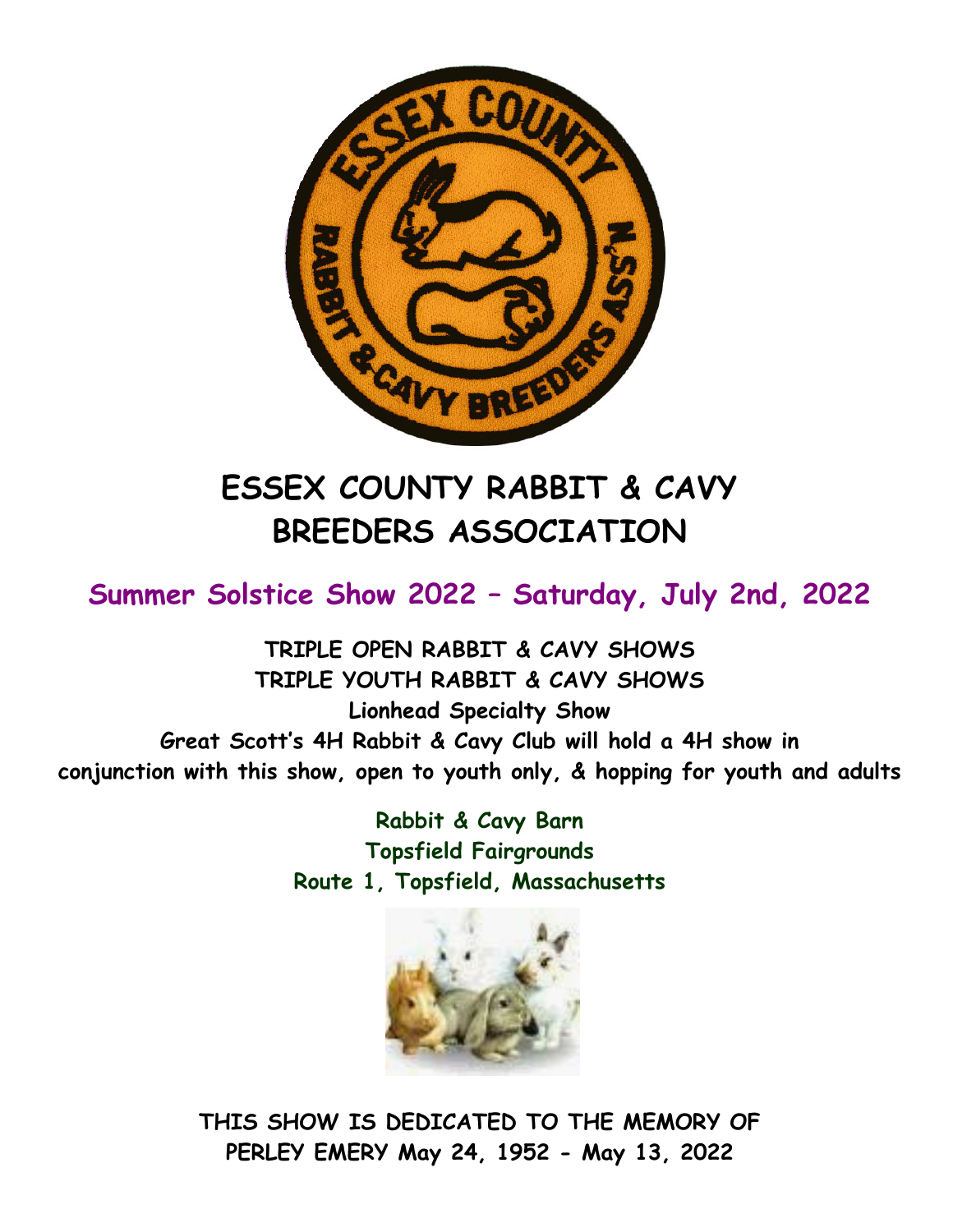# **Summer Solstice Show**

Covid-19 gave us the unique opportunity to re-think our show format. This will be our first show in 3 years. For many years, it has been very difficult to find judges for the late April/Early May show date due to the large Ohio show as well as all of the national club shows held during this time period. It is also usually cold and we didn't want to hold a show during a time when everyone would need to be all crammed in the barn. Also, key club members (including the show secretary) would not be available for our August Midnight Madness show date going forward due to date conflicts.

Our new re-imagined Summer Solstice Show will be held during daylight hours, during a time when the sun is up well into the evening. We will have an eating area set up OUTSIDE under canopies in the grassy area next to the barn. You are welcome to bring your own pop-up canopies and spread out to the grassy area as well. The grassy areas will be reserved for canopies and vendors (no parking.)

Please bear with us as we sort out all the details, find new suppliers for awards & trophies, etc.

#### **4H Show**

In conjunction with our show, the Great Scott's 4H Rabbit & Cavy Club will hold a 4H show. This is \*NOT\* ARBA sanctioned, and only youth may enter this show. It will be judged to 4H standards, and will include pet classes. Please contact Jenn Barbaro [jbarbaro01@northshore.edu](mailto:jbarbaro01@northshore.edu) for more information. We will accept entries and payments through our web entry for the 4H show, but you need to enter separately via the link for the 4H show (different prices, different emails, different deadlines, etc.) Hopping will be open to both youth and adults, day of show entry only, and will be held in the trade center next door. Hopping rules are in the 4H catalog. Contact Jenn with questions.

> Essex County Rabbit & Cavy Breeders Association Official ARBA Sanctioned Show Eric Stewart, Executive Director, www.arba.net PO Box 400, Knox, PA 16232 Dues: Individual - \$20.00 per year, \$50.00 for 3 years; Husband/Wife - \$30.00 per year, \$75.00 for 3 years Youth- \$12 per year \$30 for 3 years

**THE 99TH AMERICAN RABBIT BREEDERS ASSOCIATION CONVENTION FOR 2022 WILL BE HELD IN RENO, NV OCTOBER 29-NOVEMBER 2**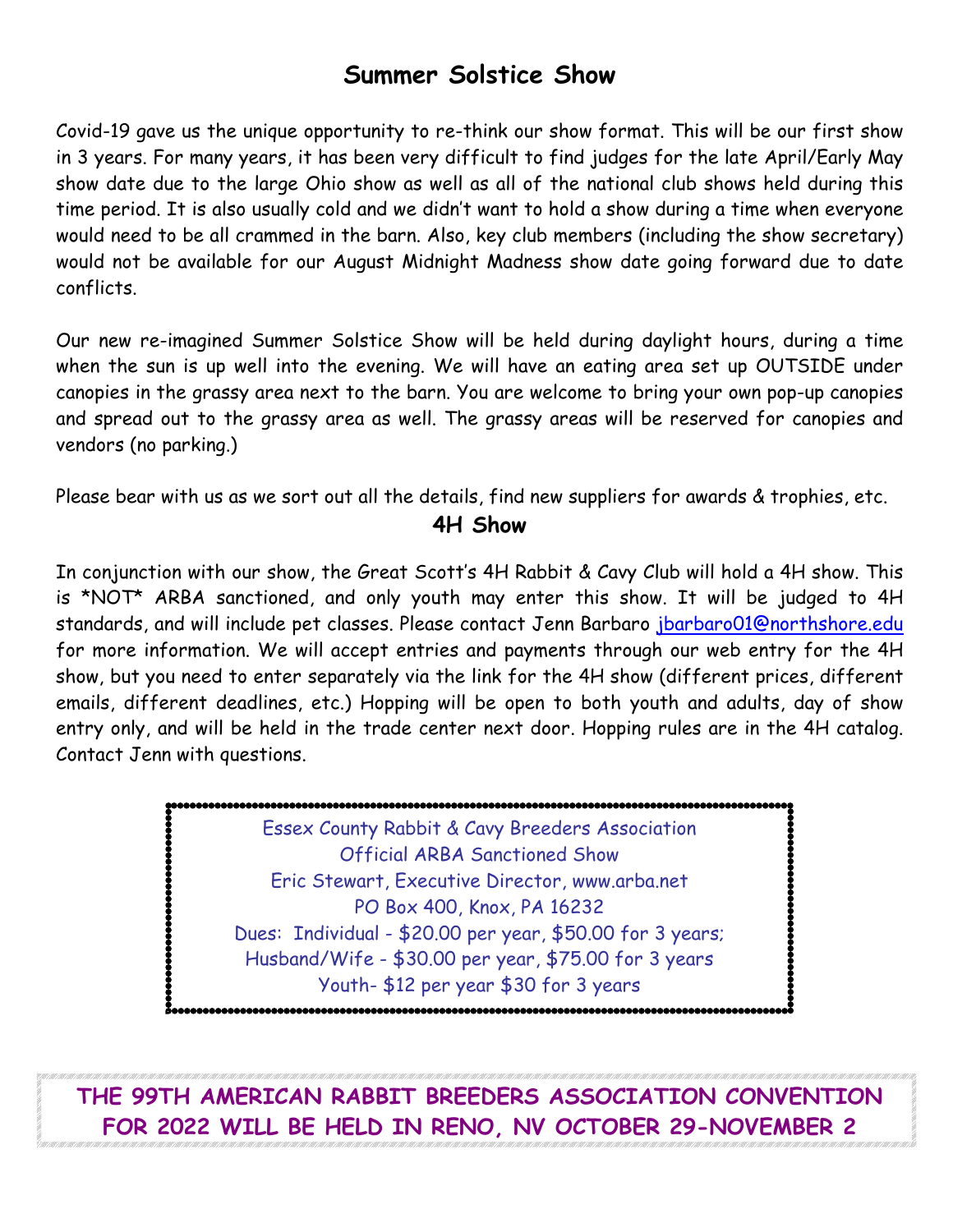## **Summer Solstice Show – Saturday, July 2nd, 2022 Topsfield Fairgrounds Topsfield, Massachusetts**

#### **Judging will start at 9AM**

#### **SHOW COMITTEE**

ECR&CBA Show Secretary – Karen Walrath Show Superintendent – Jeff Schiller

| Open & Youth Entries:          | \$4 per animal per show                            |
|--------------------------------|----------------------------------------------------|
| All Fur entries:               | \$1.50 per rabbit per show                         |
| Ear # Substitutions at show:   | First 2 free, \$1.00 each additional               |
|                                | (Must be same sex, age, and variety.)              |
| Class changes at show:         | If it is DQ'd in Show A because it is in the wrong |
|                                | class, we'll gladly fix it for later shows         |
| Postmark Deadline:             | Saturday, June 25 <sup>th</sup> , 2022             |
|                                | (Must be received by June 30th.)                   |
| Mail Entries to:               | Karen Walrath                                      |
|                                | 159 Newport St                                     |
|                                | Arlington, MA 02476                                |
| Web entry submission Deadline: | Wednesday, June 29 <sup>th</sup> 2022, 10 pm       |
| Late entries (web entry only): | \$5.00 per animal per show for new entries         |
|                                | Deadline Friday, July 1st, 6pm.                    |
| Day of show entries:           | \$6.00 per animal per show, must check in at show  |
|                                | by 8am                                             |
| Website:                       | www.ecrcba.org                                     |
|                                |                                                    |

Questions? Send mail to [shows@ecrcba.org.](mailto:shows@ecrcba.org) Make sure you put "Show" in the subject line and check your spam box for replies.

### **Entries (ECR&CBA and 4H) can be submitted at Website Address:** [http://www.ecrcba.org](http://www.ecrcba.org/)

With Payment via Paypal (Paypal account or credit card), or pay on day of show. Note: We provide a web-form worksheet for your entries.

You may edit, add to, and update this until close of entries.

Late entries are \$5 per animal for new entries (not including changes or corrections to existing entries), after 10pm on Wednesday until 6pm on Friday. Day of show entries are \$6 per animal per show, and you must arrive before 8am to check in and complete paperwork.

Email confirmation will be sent when web submission is received (check your spam box too!)

**If you cancel the day of the show you must still pay your entry fee (As a courtesy, please let the Show Secretary know that you can't make it.)**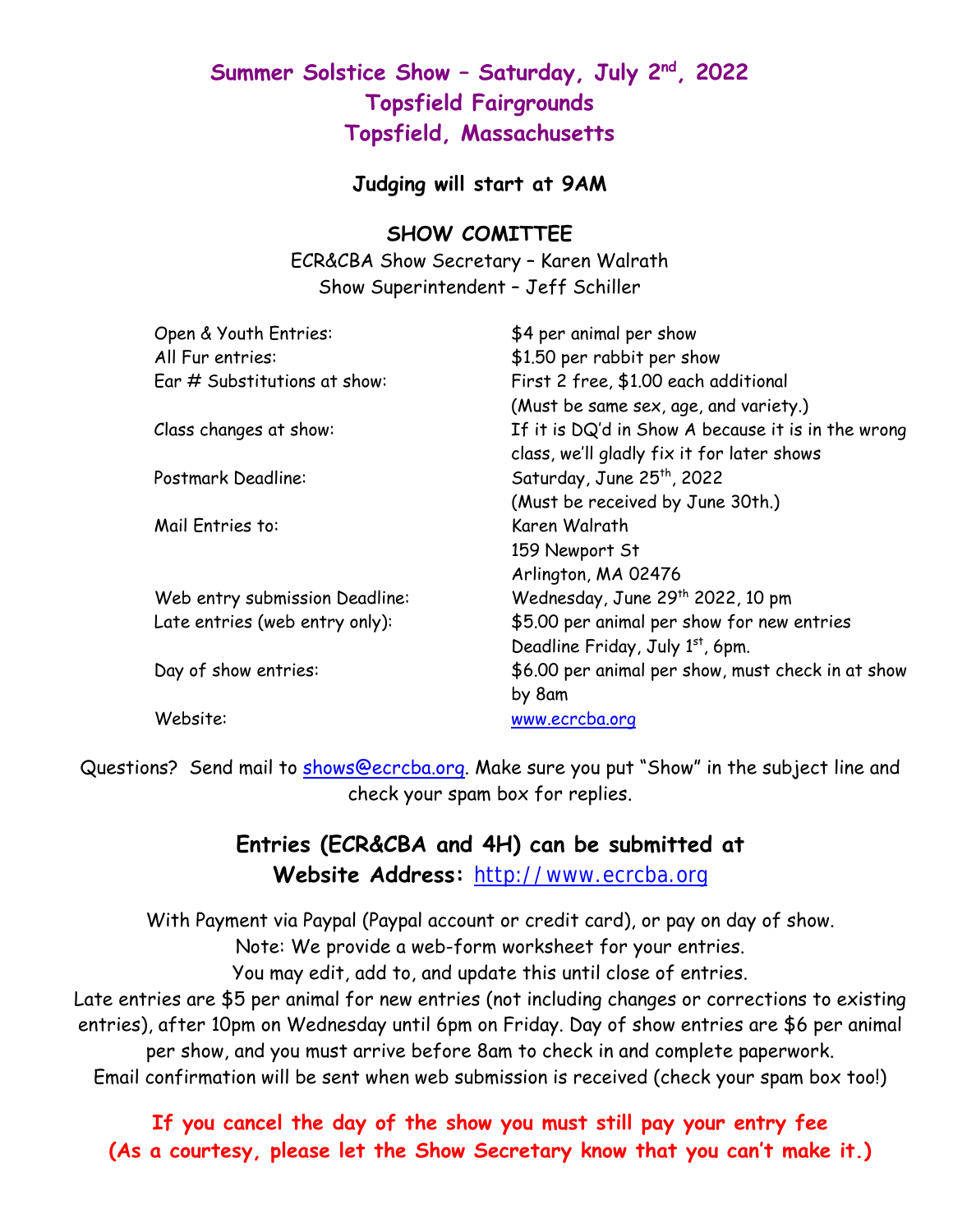

**SANCTIONED RABBIT BREEDS\*\***

**Cavies, Belgian Hare, Dutch, Florida White, Holland Lop, Lionheads, Mini Lop, Mini Rex, Netherland Dwarf, New Zealand, Polish, Rex, Satin/Mini Satin**

**Youth Sanctions: Florida White, Holland Lop, Lionheads, Mini Lop, Mini Rex, Netherland Dwarf**

**\*\* Current list as of 6/9/2022. Check the website for updates.** 

**If you'd like to sponsor a breed sanction, contact the Show Secretary! We've only sanctioned those breeds that had a significant showing in the past, but will gladly sanction breeds on exhibitor request. We would like to avoid requesting "credit for none shown" (and not all clubs offer this.)**

> **This is an all-breed show -- All ARBA recognized breeds and breeds with working standards are welcome. You must bring your working standard.**

**Breed sanctions are ONLY for national club sweepstakes points for those who are members of a breed's national club. All ARBA recognized breeds & varieties, if shown, are eligible for ARBA Legs and awards.**

#### **JUDGES**

**Judges: Chase Austin (TX R/C), Vinnie Consiglio (MA), James Goodrich (NY R/C), Paul Jurgelonis (MA R/C), Jim Rowlands (FL), Piper Smith Debruler (SC), Fayth Young (NC)**

**Registrar: Alicia Trickett**

#### **RAFFLES**

**There will be a CLUB RAFFLE with various rabbit & cavy related items**

#### **VENDORS**

**Vendors are welcome. Town Vendor permit required. Please contact the show secretary (we will apply for it on your behalf)**

#### **KITCHEN**

**Great Scott's 4H club will be providing food & Beverages during the show**

#### **TROPHIES**

**Trophies will be awarded for BIS & RIS Shows A and B, Rabbit, Cavy, and Youth Additional Awards (Trophies or TShirts) for all breeds with 10+ animals per breed**

> **Donations for the following will be greatly appreciated: Breed Sanctions - Raffle Table (Please check with raffle staff before donating animals)**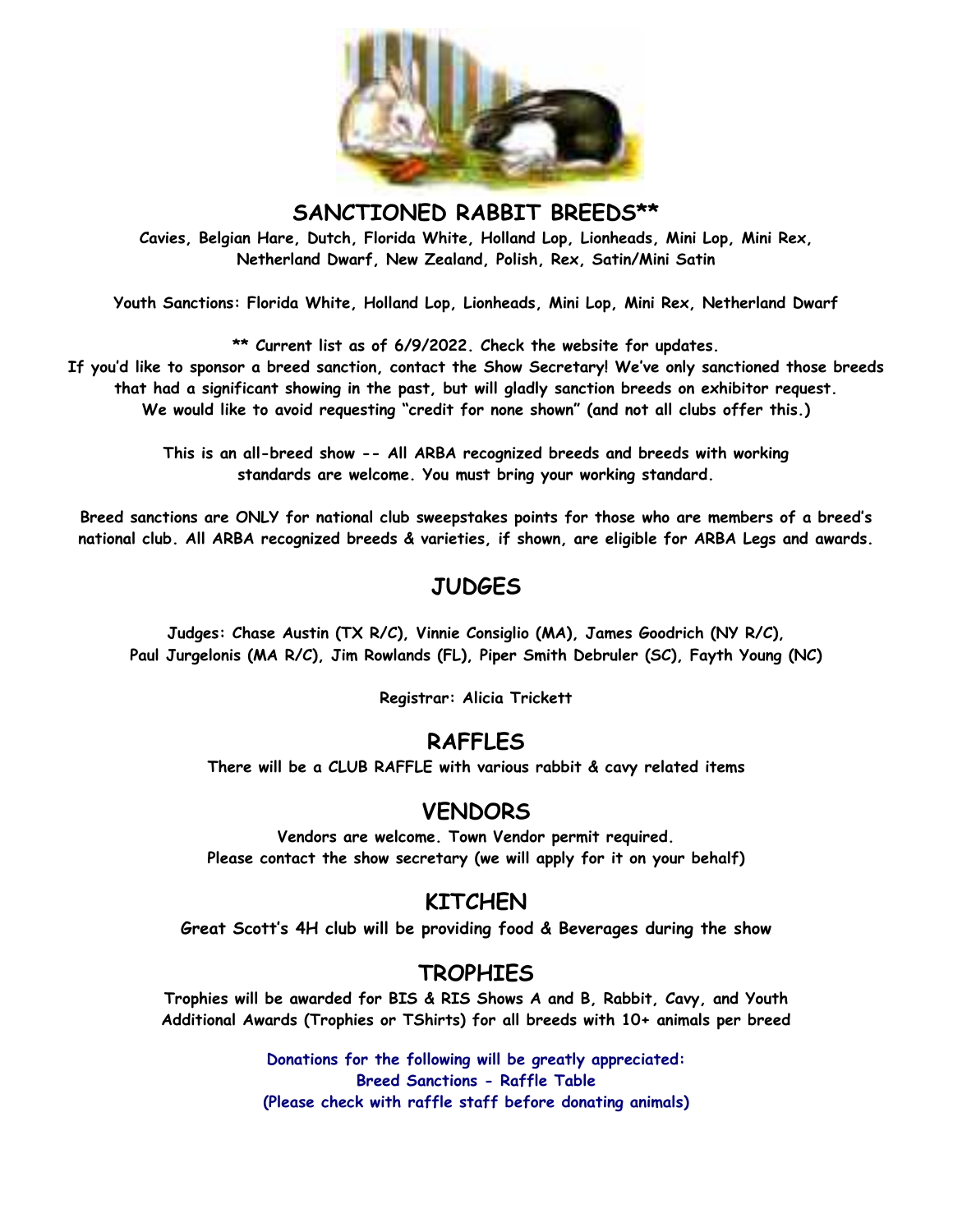#### **DIRECTIONS**

From Points South: Take Route 95 North to Exit 50. (Rte 1) Follow Route 1 north to the Fairgrounds on right. (At the 128/95 split – exit 45, make sure you stay \*right\* for I-95.)

From Points North: Take Route 95 South to Exit 53. (Rte 97) Follow Route 97 south to Route 1. Follow Route 1 south to Fairgrounds on left.

GPS address: 207 Boston Street, Topsfield, MA 01983



#### **LOCAL HOTELS, MOTELS, INNS**

#### **Motel 6 (Best Deal!)**

65 Newbury St (Rt 1 North) Danvers, MA 978-774-8045 **Homewood Suites** 57 Newbury St (Rt 1 North) Peabody, MA 978-536-5050 **Hampton Inn** 59 Newbury St (Rt 1 North) Peabody, MA 978-536-2020 **Best Western** 50 Dayton St Danvers, MA 978-777-1700

**Comfort Inn** 102 Newbury St (Rt 1 South) Danvers, MA 978-880-7717 **DoubleTree Danvers** 50 Ferncroft Rd Danvers, MA 978-777-2500 **Candlewood Suites** 238 Andover St (114 at Rt. 1) Danvers, MA 978-777-6222 **Holiday Inn** 1 Newbury St (Rt 1 North) Peabody, MA 978-535-4600

**Peabody Marriott** 8A Centennial Dr Peabody, MA 978-977-9700 **Lakeview Motor Lodge** 5 Lakeview Ave Beverly, MA 978-296-8613 **Red Roof Inn** 19 Commerce Way Woburn, MA 781-935-7110 **\*\*Knight's Inn\*\*** 219 Newbury St Danvers, MA 978-774-6500 \*\*Last we knew DOES NOT ALLOW ANIMALS ON PROPERTY\*\*

## **National Club Information**

The most up-to-date national club information for sanctioned breeds can be found at <https://arba.net/national-specialty-clubs/> . If you'd like a printed copy, please contact the show secretary.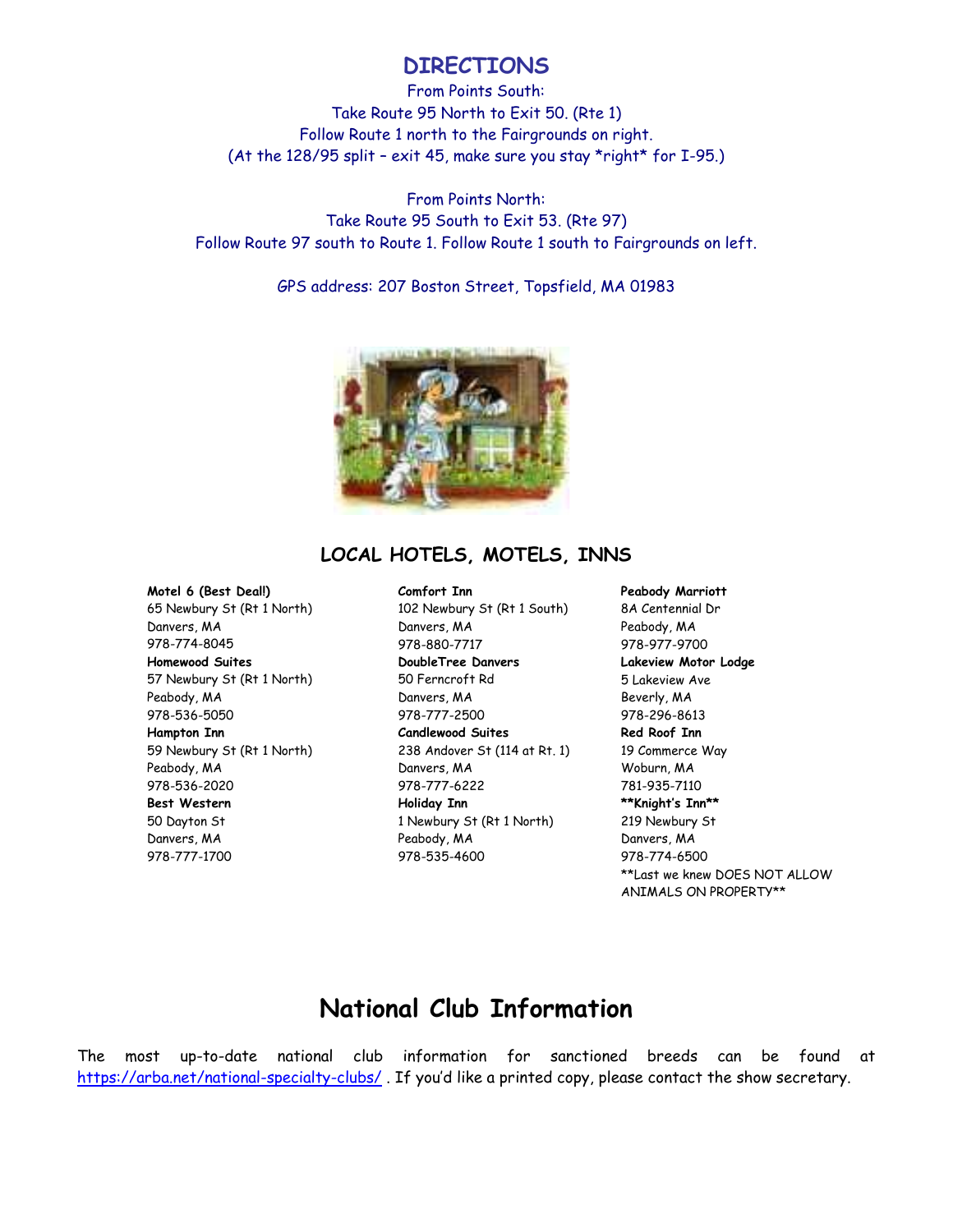## **SHOW RULES (ECR&CBA)**

- 1. The show will be governed by the show rules and standard of perfection of the ARBA. Entry indicates acceptance of these rules and any other rule set by this club. The current ARBA show rules can be found on their website: www.arba.net.
- 2. JUDGING WILL START AT 9AM.
- **3.** ABSOLUTELY NO PHONE ENTRIES. Entries must be postmarked by the closing date to be accepted, per ARBA show rule section 19. Entries not meeting this requirement will be returned. Be sure to include your telephone number with your entry. **No Email entries. Please use our Website for electronic entry.**
- 4. Make checks payable to the Essex County Rabbit and Cavy Breeders Association (ECR & CBA) and mail with entry to show secretary.
- 5. All entries must be paid to the secretary before judging starts. All un-shown entries will be billed by ECRCBA and future entries will not be accepted until past due accounts are paid. Checks that are returned will be subject to any fees that the bank assesses, handling charges and postage. After being notified by registered mail, the checks will be turned over to local police departments and the exhibitor will not be allowed to exhibit at future shows until account is paid. NO PAYBACKS, LEGS OR POINTS will be awarded until checks have cleared the bank.
- 6. All entries must be the bona fide property of the exhibitor(s) prior to entry. Each owner's personal name must be listed on the entry form.
- 7. The ECRCBA will not assume responsibility for loss of or injury to exhibitors' animals. All reasonable care will be used by the association in handling animals.
- 8. Sick or diseased animals shall not be brought into the showroom. The Show Superintendent has the right to examine any entry. Contagious animals will be removed from the showroom immediately, and entry fees forfeited.
- 9. Judging will be done in cages made for this purpose.
- 10. Do not ask for specific judges.
- 11. The judge's decisions will be final except in cases of absolute fraud. Protests must be filed with the show superintendent within 2 hours after judging and must be accompanied be a fee of \$25.00 which will be refunded if protest is sustained.
- 12. No one except the judge and his/her assistants are allowed behind the tables. Anyone interfering with the judging will have their entry eliminated without refund. Anyone wishing to assist a judge must write to the Superintendent and the Judge with whom they wish to work prior to the show.
- 13. This association reserves the right to appoint another judge or other judges in place of or in addition to those listed.
- 14. All rabbits are to be tattooed in the left ear with legible and permanent identification. Tattoos may only contain the numerals 0-9 and/or letters A-Z. All cavies must be tagged to be shown.
- 15. Ear# changes will be free for the first two changes. Each change thereafter will be \$1.00. Must be same sex and variety. Scratches are non-refundable.
- 16. We will not be using coop numbers for this show.
- 17. A registrar will be available to register animals at the show.
- 18. This is a CARRYING CASE SHOW. Carrying cages must have solid, leak-proof bottoms.
- 19. No open alcoholic beverages permitted in the building.
- 20. There will be no grooming tables or jumbo chairs set up in the barn due to lack of available space. A canopied grooming area will be setup for anyone wishing to groom their animals. No animals will be allowed in the dining area.
- 21. ARBA no longer requires comment cards to be filled out by the host club. Exhibitors will be expected to fill out their own comment cards. We will have a supply of comment cards available at the secretary's table for exhibitors. Writers, at their discretion, may fill the cards out, but are not required to.
- 22. Youth exhibitors may enter sanctioned youth shows between the ages of five (5) and eighteen (18) years. An adult cannot show in youth classes at any time. Youth exhibitors are not required to carry their own animals to the table, however Youth entries must be carried and put onto judging tables by youth, not adults! Youth may show in either open or youth, but may not show the same animal in both during the same show (eg. Youth A and Open A is not allowed, but Youth A and Open B is allowed).

# **Check the 4H catalog for the 4H show rules and for hopping information.**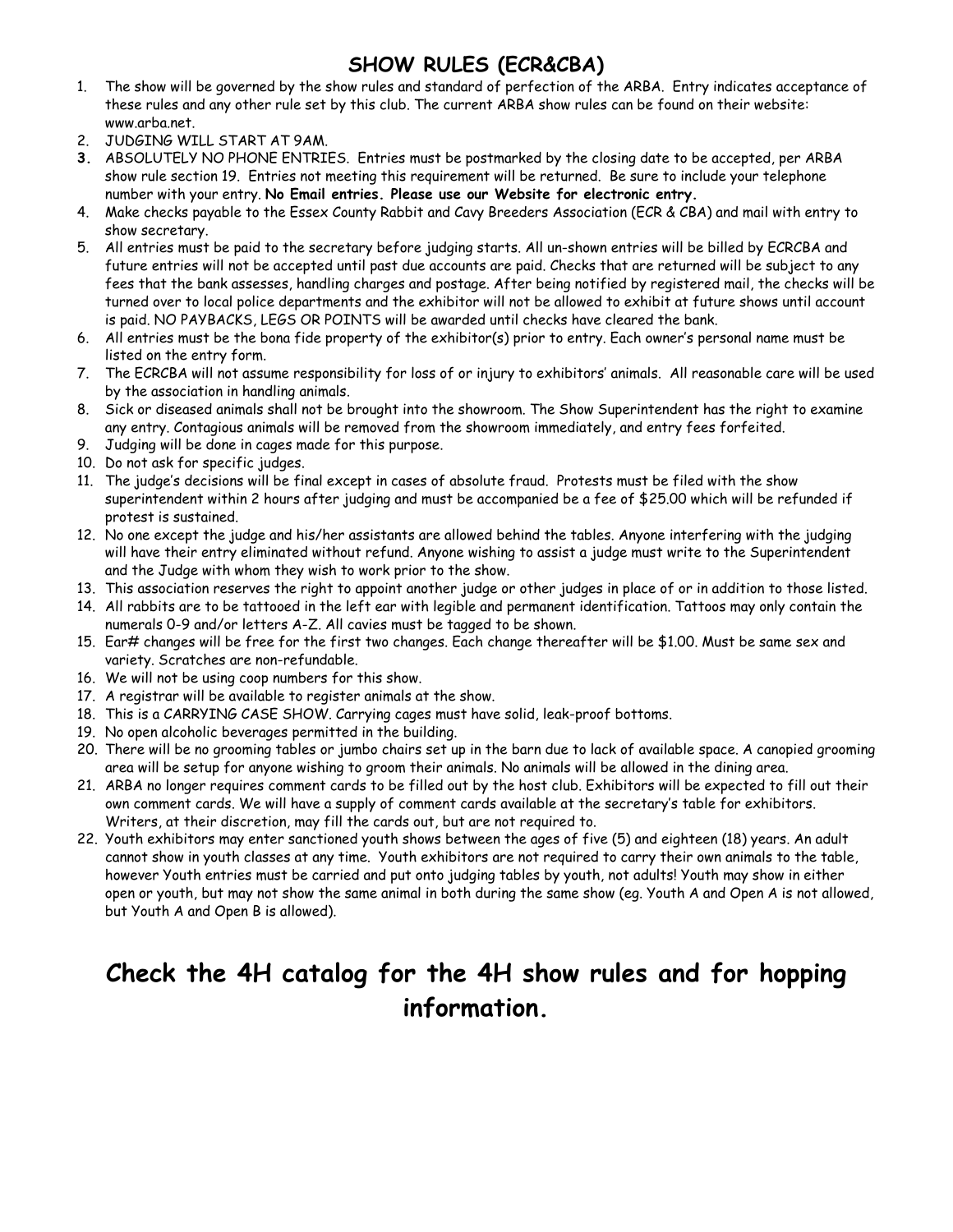| $Exhibitor \#:$              | Date:                |            |
|------------------------------|----------------------|------------|
| Exhibitor's Name:            |                      |            |
| Mailing Address: ___________ |                      |            |
| City:                        | State: Zip: ________ |            |
| Phone #:                     | ARBA #:              | (optional) |
| Email address:               |                      | (optional) |

**Saturday, July 2nd 2022 Rabbit & Cavy Barn Topsfield Fairgrounds Topsfield, Massachusetts**

## **FEE: \$4.00 per entry (fur + \$1.50) per show**

# **ESSEX COUNTY RABBIT & CAVY BREEDERS ASSOCIATION SHOWS**

|                  | ENTRY BLANK All Shows (A, B, C or 4H Youth or LionHead Open Specialty) |              |             |           |       |              |                |               |     |                |              |
|------------------|------------------------------------------------------------------------|--------------|-------------|-----------|-------|--------------|----------------|---------------|-----|----------------|--------------|
| Open or<br>Youth | Show                                                                   |              |             |           | Ear # | <b>Breed</b> | <b>Variety</b> | <b>Class</b>  | Sex | <b>Fur</b>     | <b>Total</b> |
|                  | $\mathbf{A}$                                                           | $\, {\bf B}$ | $\mathbf c$ | <b>LH</b> |       |              |                | (SR, Int, JR) |     | (\$1.50 extra) | <b>Fees</b>  |
|                  |                                                                        |              |             |           |       |              |                |               |     |                |              |
|                  |                                                                        |              |             |           |       |              |                |               |     |                |              |
|                  |                                                                        |              |             |           |       |              |                |               |     |                |              |
|                  |                                                                        |              |             |           |       |              |                |               |     |                |              |
|                  |                                                                        |              |             |           |       |              |                |               |     |                |              |
|                  |                                                                        |              |             |           |       |              |                |               |     |                |              |
|                  |                                                                        |              |             |           |       |              |                |               |     |                |              |
|                  |                                                                        |              |             |           |       |              |                |               |     |                |              |
|                  |                                                                        |              |             |           |       |              |                |               |     |                |              |
|                  |                                                                        |              |             |           |       |              |                |               |     |                |              |
|                  |                                                                        |              |             |           |       |              |                |               |     |                |              |
|                  |                                                                        |              |             |           |       |              |                |               |     |                |              |
|                  |                                                                        |              |             |           |       |              |                |               |     |                |              |
|                  |                                                                        |              |             |           |       |              |                |               |     |                |              |
|                  |                                                                        |              |             |           |       |              |                |               |     |                |              |
|                  |                                                                        |              |             |           |       |              |                |               |     |                |              |

Total Fees Enclosed: \_\_\_\_\_\_\_\_\_\_

**OPEN & YOUTH SHOW SECRETARY** Entries must be postmarked by Saturday, June 25 and mailed to the show Karen Walrath, 159 Newport St, Arlington, MA 02476 Karen Walrath, 159 Newport St, Arlington, MA 02476 Secretary. Web entries at [www.ecrcba.org](http://www.ecrcba.org/) must be received by<br>Make Checks Payable to ECR&CBA Secretary and Mednesday, June 29, 2022 10pm or will incur a late fee.. Wednesday, June 29, 2022 10pm or will incur a late fee..